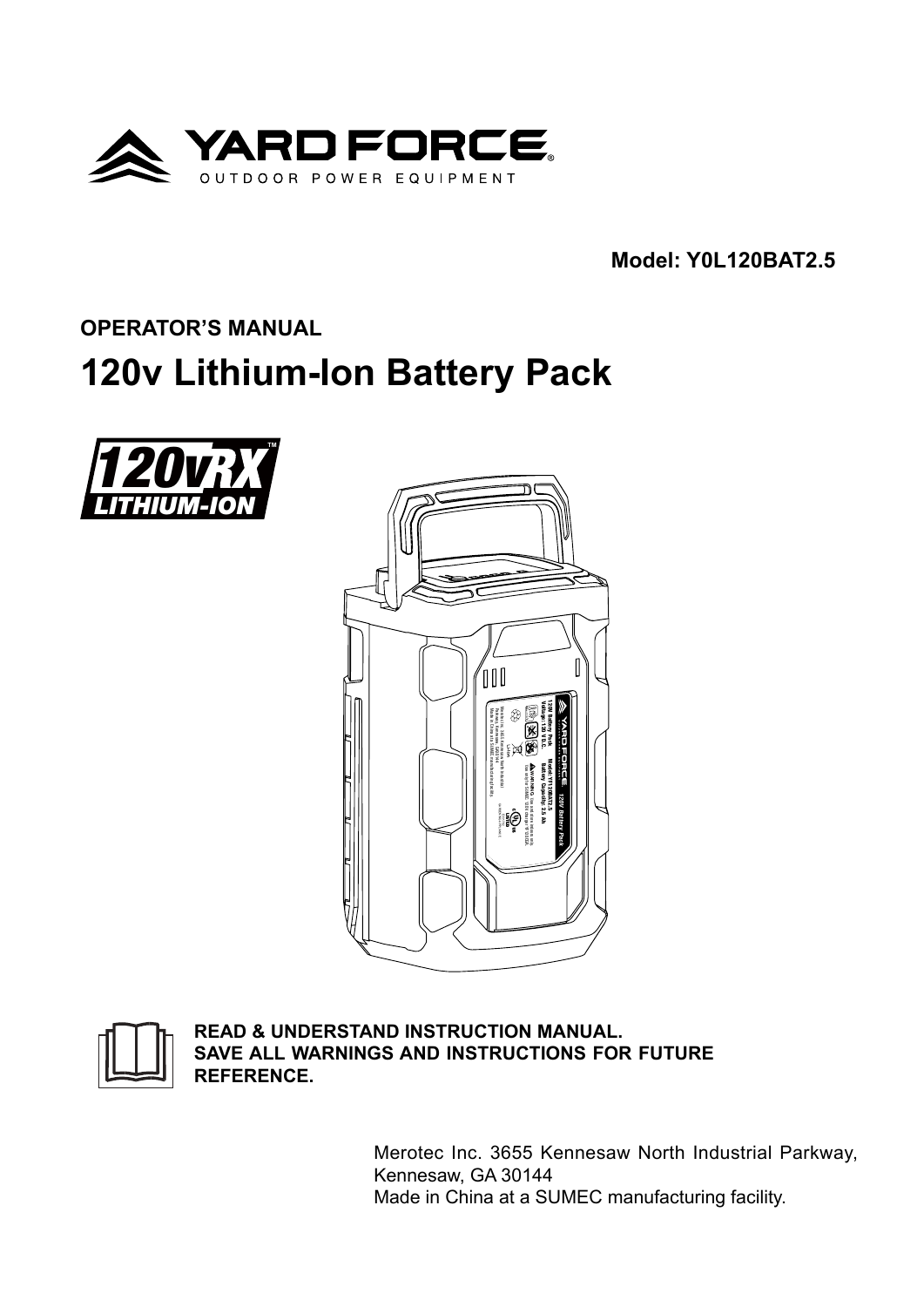

# **TABLE OF CONTENTS**

#### **PRODUCT FEATURES**



- 1. Lift handle
- 2. Main housing
- 3. Indicator button
- 4. Green LED lamps
- 5. Red LED lamp

#### **TECHNICAL DATA**

| Model    | Y0L120BAT2.5 |
|----------|--------------|
| Voltage  | 120 V d.c.   |
| Capacity | $2.5$ Ah     |

#### **INTENDED USE**

The battery pack Y0L120BAT2.5 only can be matched for Yard Force 120V Li-ion battery Charger Y0L120CGR.



# **WARNING SYMBOLS**



Before any use, refer to the corresponding paragraph in the present manual.



Batteries contain Li-ion. Waste batteries should be sorted for ecofriendly. Do not dispose of waste batteries as unsorted municipal waste.



Do not throw into water



Do not litter to fire.



Do not subject the battery to strong sunlight over long periods and do not leave it on a heater (Max. 113 °F).



Do not expose and operate the tool in rain.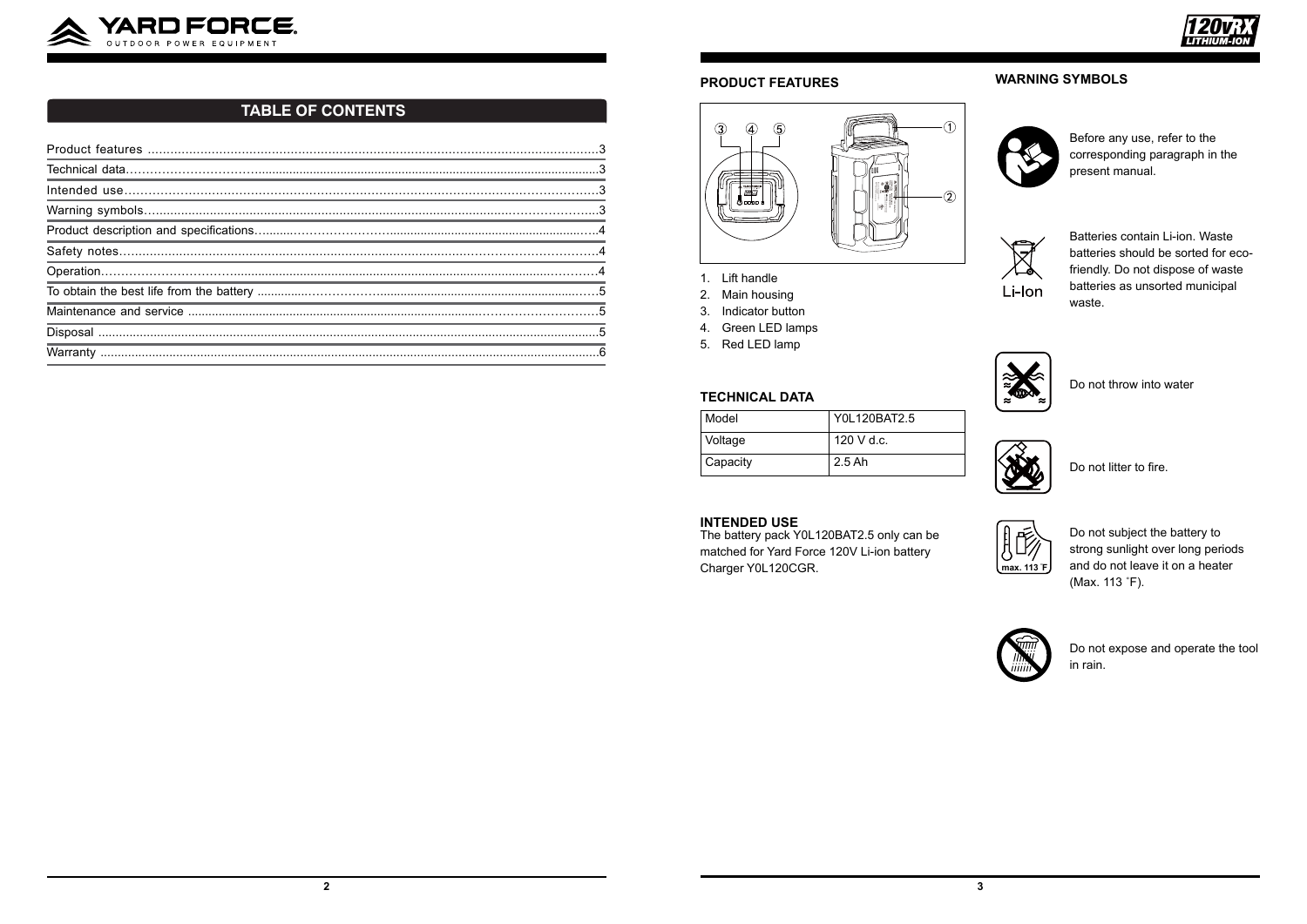

Read all safety warnings and all instructions. Failure to follow the warnings and instructions may result in electric shock, fire and/or serious injury.



# **PRODUCT DESCRIPTION AND SPECIFICATIONS**

**Save these instructions for later use.** Use the battery pack only when you fully understand and can perform all functions without limitation, or have received appropriate instructions.

#### **SAFETY NOTES**

- 1. Use only Yard Force 120V Li-ion battery charger Y0L120CGR. The Li-ion battery pack is not fully charged at the factory. Before attempting to use it, it must be fully charged first.
- 2. The battery pack should be recharged when it fails to produce sufficient power for the operation of the tool. DO NOT CONTINUE using product with its battery in a depleted condition.
- 3. Do not charge the battery in an air temperature below below 41° F or above 113° F.

This is important and will prevent serious damage to the battery. Longest life and best performance can be obtained if the battery is charged when air temperature is about 68° F.

- 4. When the machine continues to be used and the battery temperature is above 113° F, the battery cannot be charged, even you put on the charger. Let the machine cool for some times and wait the temperature reduced, it can be charged again.
- 5. Protect the battery pack against heat, e.g. including against continuous sun exposure and fire. There is a danger of explosion.
- 6. Do not carry individual battery packs in your pockets or bags, as they could short-circuit against other metal items.
- 7. If an exposed li-ion battery pack does start a fire, it will burn even more violently if it comes into contact with water or even the moisture

in the air. Do Not throw water on a burning liion battery! A fire extinguisher must be used.

- 8. If the battery pack becomes too hot to the touch during charging, disconnect and switch off immediately. Contact service center directly.
- 9. Do not open the battery yourself. There is danger of a short circuit.
- 10. When the battery pack is not in use, keep it away from other metal objects, lie paperclips, coins, keys, nails, screws or other small metal objects, which can make a connection from one terminal to another. Shorting the battery terminals together may cause burns or a fire.
- 11. This tool is not intended for use by persons (including children) with reduced physical, sensory or mental capabilities, or lack of experience and knowledge, unless they have been given supervision or instruction concerning use of the appliance by a person responsible for their safety. Children should be supervised to ensure that

they do not play with the appliance.

12. Cleaning and user maintenance of the battery pack shall not be made by children without supervision.

# **OPERATION**



1. When you push the power indicator button, the green LED lights will show the power remaining. ①

Please note: the charge life indicators light up from right-to-left to indicated the level of charge. One green light to the far right is the lowest level. Three green lights indicated the highest level of charge life remaining.

- 2. When the battery pack over discharges or remains very low power, the red LED light will flash. ②
- 3. When the battery pack temperature is exceeded, the red LED light will flash. Cool it down for 10~20 minutes. ②
- 4. When there is fault with the battery pack, the red LED light will flash. ②
- 5. Once the battery pack is correctly located in the charger, the 4 green LED lights of the battery pack will flash LED lights to indicate the charging process. At the same time the green LED light of the charger will flash continuously during normal charging, while the red LED light is still on. ③

#### **TO OBTAIN THE BEST LIFE FROM THE BATTERY**

- Avoid the battery from discharging completely. If the battery is to be unused for a long period, charge it to 80% capacity at least before storage.
- Avoid carrying out short battery charges. Make sure that the battery is fully charged every time by allowing the charger to complete its full charging cycle.
- Avoid allowing lose items like screws or nails etc. to be stored with battery packs as these or similar items can make the battery packs short-circuited which causes a fire or explosion
- Always unplug the charger when not in use and store in a dry secure place. Avoid charging or storing your battery in temperatures below 32° F and above 113° F.
- Cool down hot battery pack from a justoperated tool for approximately 30 minutes before attempting to recharge.

### **MAINTENANCE AND SERVICE**

**- Occasionally clean the battery using a soft, clean and dry brush.** When the charger is no longer operative, please refer to an authorized after-sales

service centre.

# **DISPOSAL**

Battery packs, accessories and packaging should be sorted for environmental-friendly recycling. Do not dispose of battery chargers into household waste!